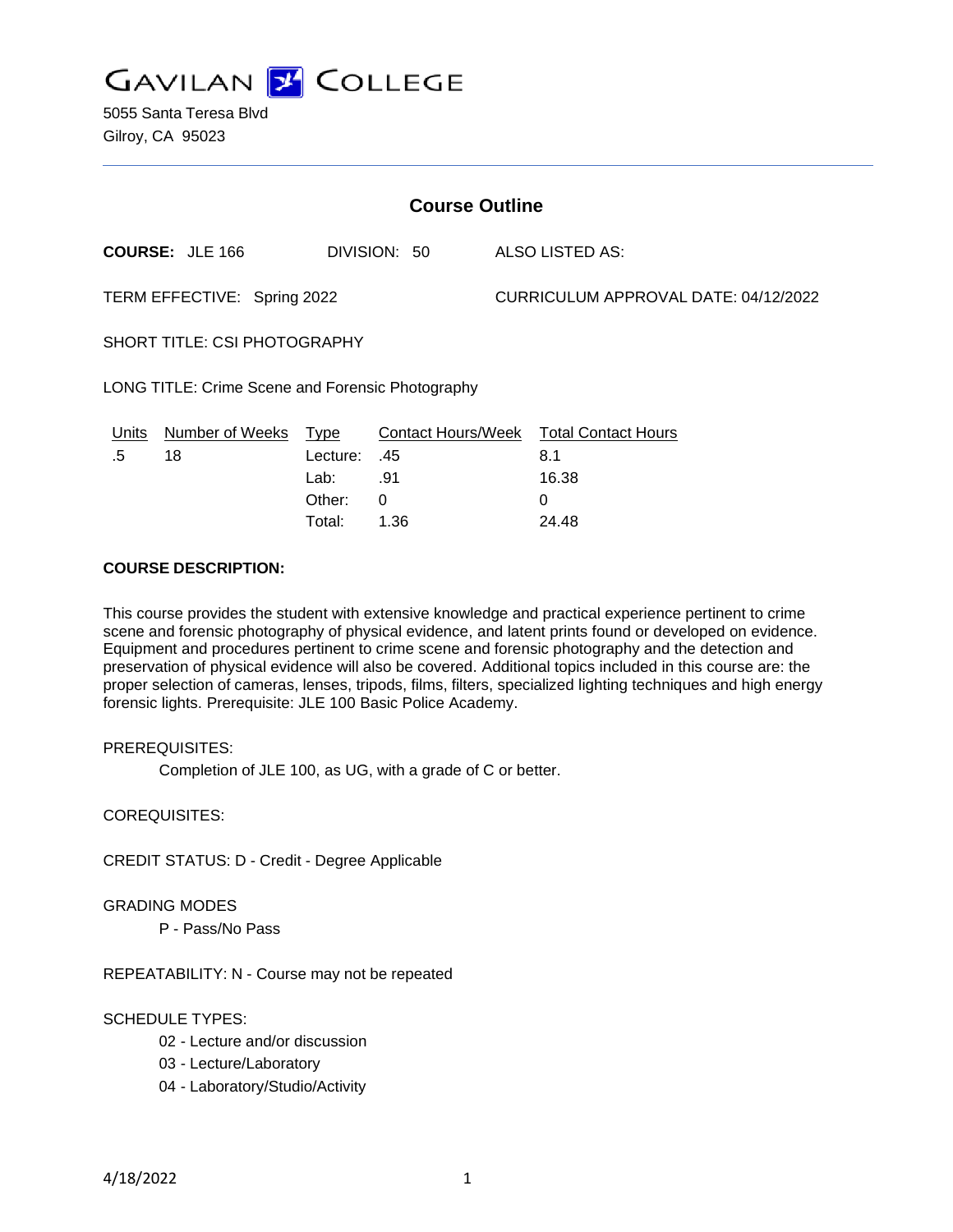## **STUDENT LEARNING OUTCOMES:**

By the end of this course, a student should:

1. Demonstrate techniques for accurately photographing crime scenes, evidence, and witnesses.

### **COURSE OBJECTIVES:**

By the end of this course, a student should:

1. Identify the general principles and concepts of photography, while also delving into the more practical elements and advanced concepts of forensic photography.

## **CONTENT, STUDENT PERFORMANCE OBJECTIVES, OUT-OF-CLASS ASSIGNMENTS**

Curriculum Approval Date: 04/12/2022

## **LECTURE CONTENT:**

I. General Crime Scene Photography (.5 hours)

1. Photographs must be properly exposed

II. Legal Admissibility (1.5 hours)

- 1. The scene must be undisturbed to the extent reasonably possible
- 2. Photographs must be relevant to the matter under investigation
- 3. Photographs must not only appeal to the emotions or only have a tendency to prejudice the court or jury
- 4. Pictures truly illustrate original and uncontaminated features of scene
- 5. Introduced by photographer or person who observed crime scene

III. Major Crime Scene Photography ( 6 hours)

- 1. Discuss photography of the crime scene with the investigators
- 2. Photos of street signs leading up to the scene
- 3. 180 degree view from front and rear entrance
- 4. Overall and overlapping photos from each corner of every room
- 5. Photograph systematically using long, medium, and close-up shots
- 6. Individual photographs of evidence with and without scale and ID Tags
- 7. With available light and electronic flash
- 8. Photo scene with camera rotated VERTICALLY using normal lens
- 9. Do not cut negatives if using film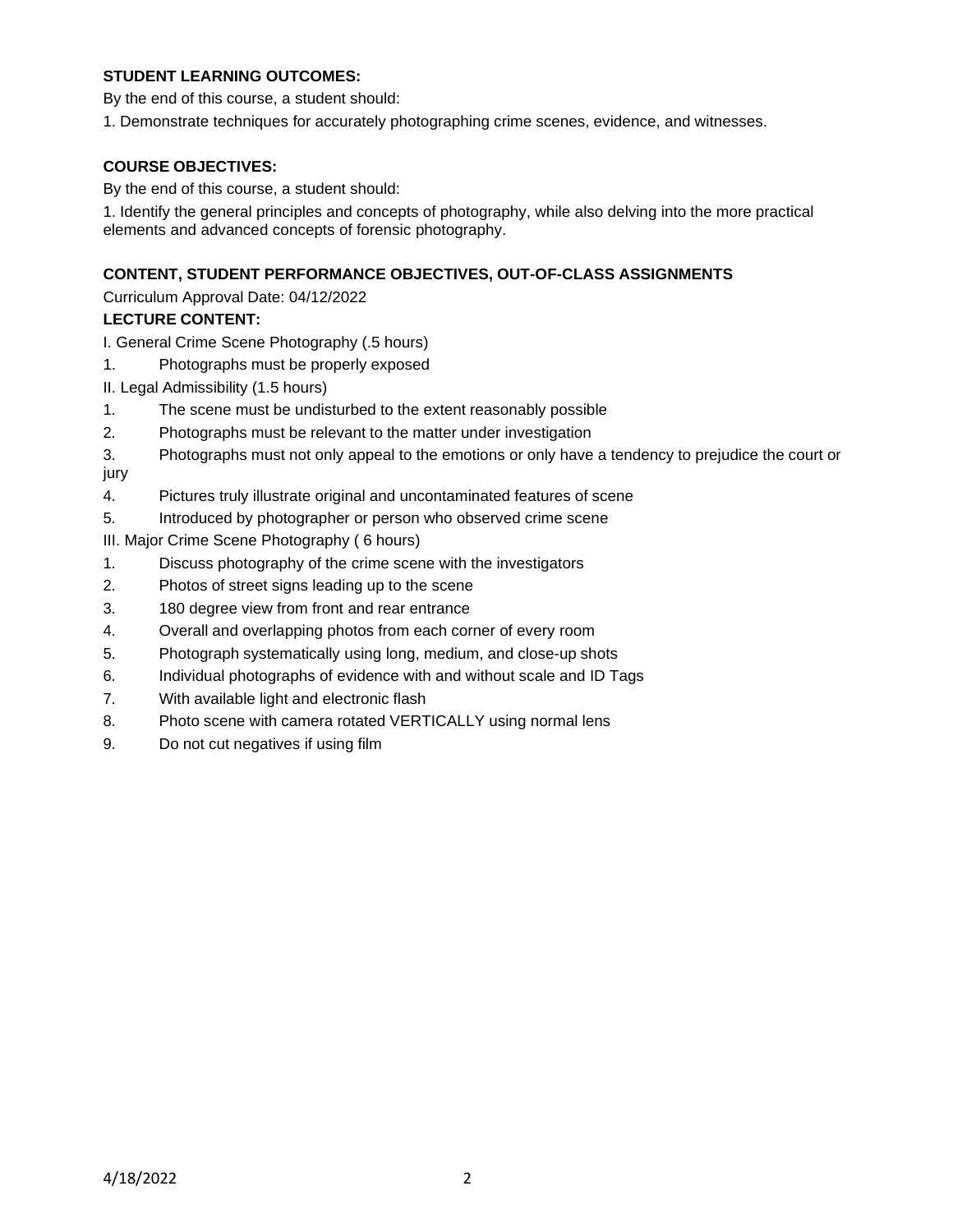# **LAB CONTENT:**

I. Photographic Coverage from 4 Major Vantage Points ( 1 hour)

- 1. Long range
- 2. Mid-range
- 3. Close-up
- 4. Examination Quality
- II. Film Speed (.5 hour)
- 1. ISO (International Standards Organization)
- III. Purpose of Crime Scene Photography ( .5 hours)
- 1. Crime Scene recorded by:
- 2. Photo Logs ( 1 hour)
- 3. Take overview photographs
- 4. Record each item of evidence with and without scale
- 5. Show the scene exactly as you found it do not reposition any evidence
- IV. Evidence Photography (8 hours)
- 1. Latent prints
- 2. Shoeprint & Tire track impressions
- 3. Tool mark impressions
- 4. Blood stains and blood spatter
- 5. Weapons
- 6. Vehicles
- 7. Autopsies
- V. Lighting Techniques ( 2 hours)
- 1. Available light no electronic flash
- 2. Flash
- 3. Painting with light
- 4. Difficult lighting situations
- VI. Recommended Photographic Equipment ( 3 hours)
- 1. SLR cameras with manufacturer's manual
- 2. Normal lens
- 3. Macro lens
- 4. Wide angle lens
- 5. Electronic flash
- 6. Remote sync cord for electronic flash
- 7. Locking shutter cable release
- 8. Tripod
- 9. Film negative or digital memory cards
- 10. DVD or CD burner (battery operated)
- 11.Rulers / measuring scales (dark & light)
- 12.Identification tags
- 13.Lens cleaning supplies
- 14.Photo logs
- 15.Sketching pad
- 16.Filters
- 17. Gray card
- 18.Flashlight
- 19.Extra batteries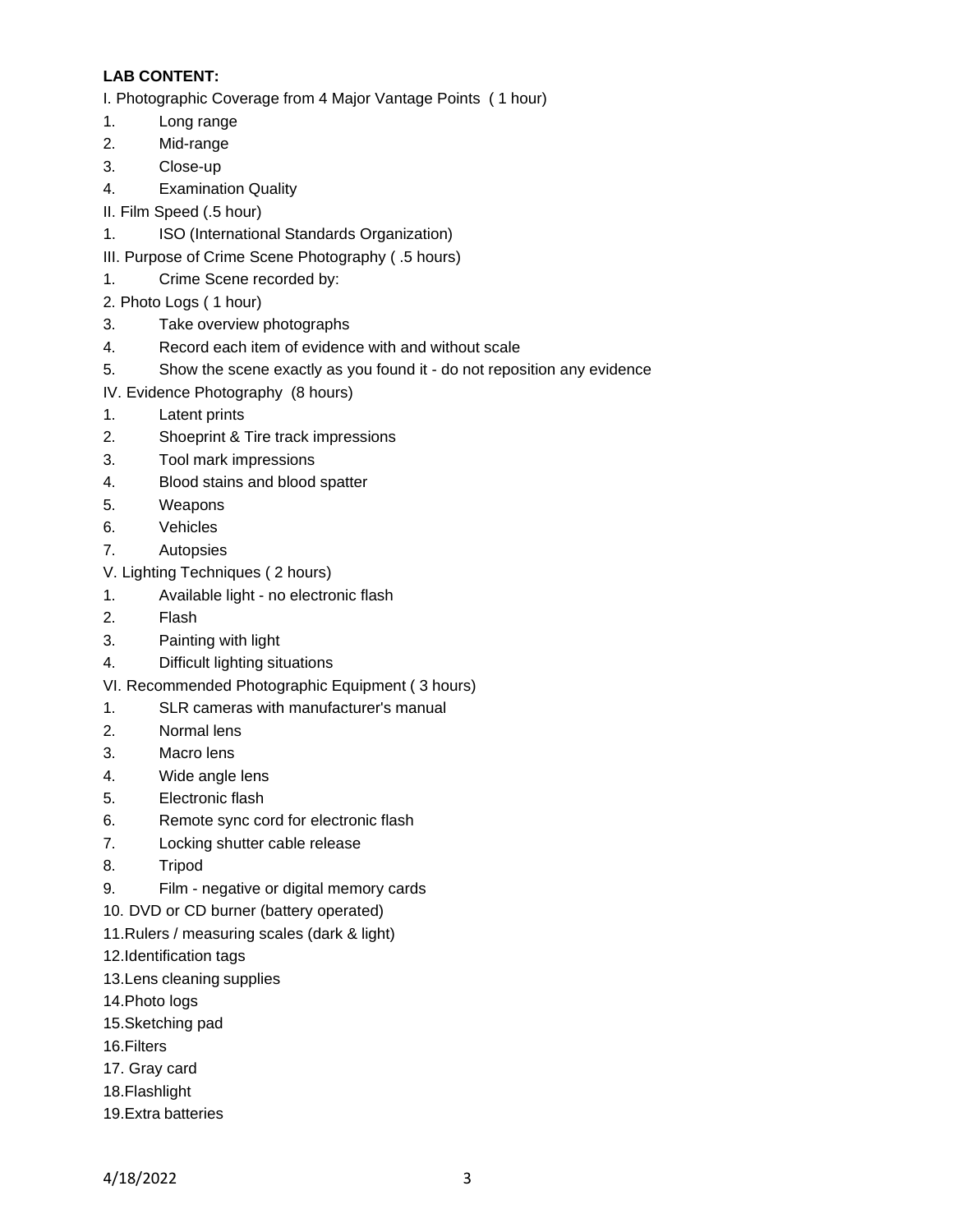### **METHODS OF INSTRUCTION:**

Lecture, discussion, demonstration, and hands-on practical applications/exercises. PowerPoint presentations, video instruction, reference material with essential cameras, and crime scene equipment.

#### **OUT OF CLASS ASSIGNMENTS:**

Required Outside Hours 10 Assignment Description Practice camera skills, experience different ISO settings, lighting

Required Outside Hours 6 Assignment Description Written Assignments: Photo logs

### **METHODS OF EVALUATION:**

Skill demonstrations Evaluation Percent 50 Evaluation Description Students will be testing on mock crime scene photographs.

Objective examinations Evaluation Percent 25 Evaluation Description

Written exam Evaluation Percent 25 Evaluation Description Written reports

#### **REPRESENTATIVE TEXTBOOKS:**

Crime Scene Photography , Edward M. Robinson , Academic Press, 2016. ISBN: 9780128027646, Rationale: This is the most current textbook available. 12 Grade Verified by: Doug Achterman RECOMMENDED MATERIALS: Student manual from Instructor.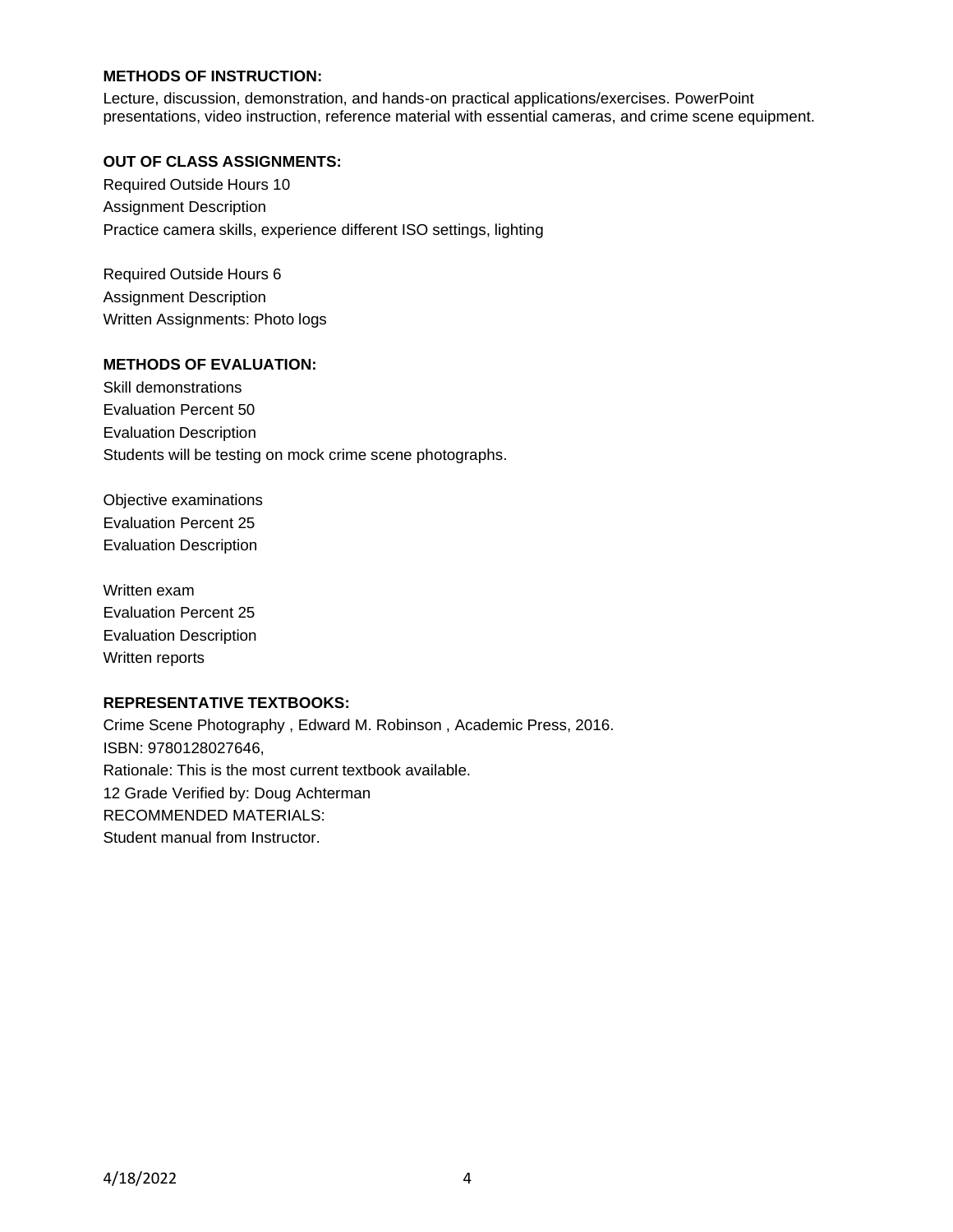# **ARTICULATION and CERTIFICATE INFORMATION**

Associate Degree: CSU GE: IGETC: CSU TRANSFER: Transferable CSU, effective 201130 UC TRANSFER: Not Transferable

# **SUPPLEMENTAL DATA:**

Basic Skills: N